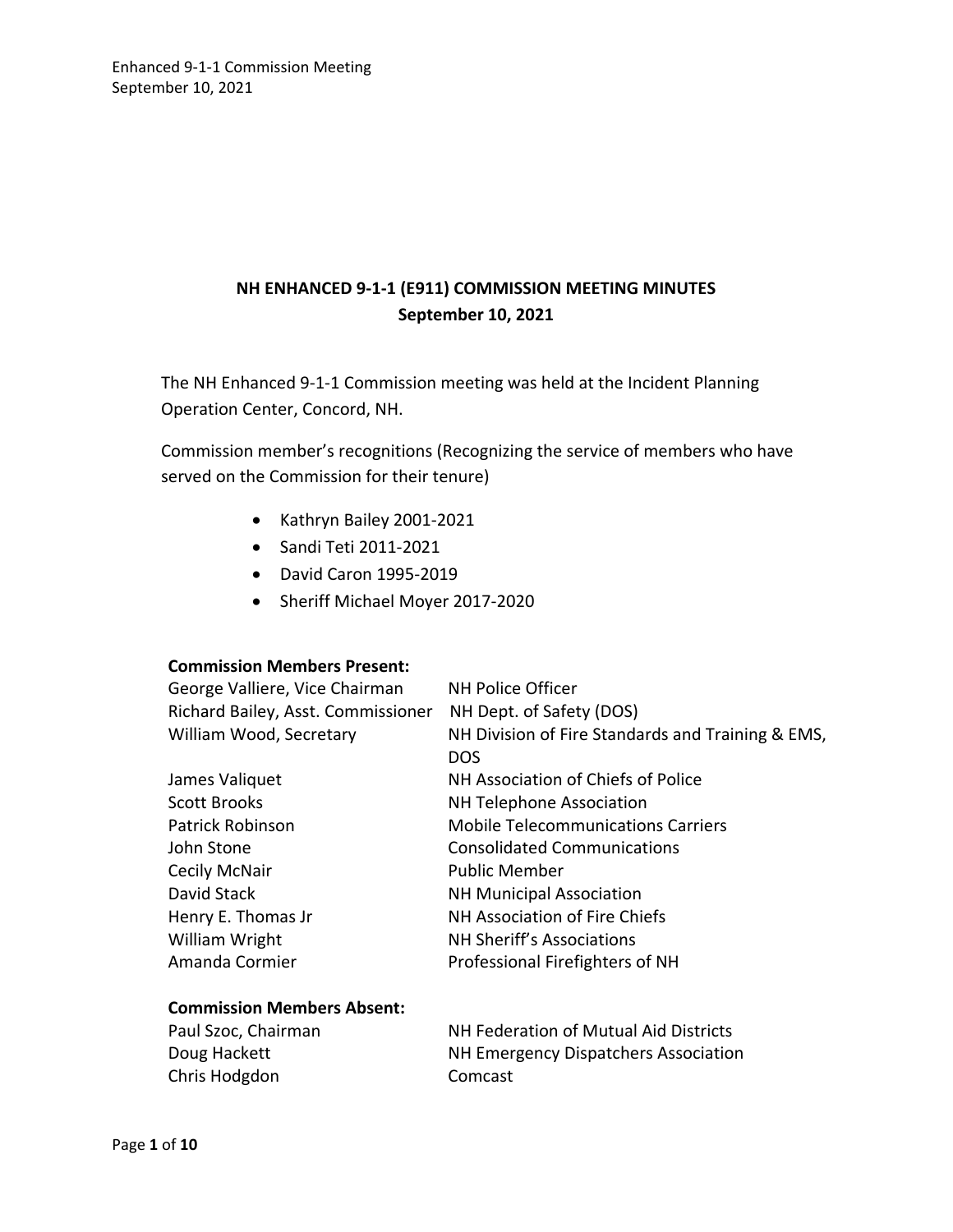| Participants:          |                                                  |
|------------------------|--------------------------------------------------|
| Mark Doyle             | Director, NHDESC, DOS                            |
| Robert Lussier         | Assistant Director, NHDESC, DOS                  |
| Paul Amante            | Assistant Director, NHDESC, DOS                  |
| Steven Lavoie          | Director of Administration, DOS                  |
| Sean Goodwin           | Administrator IV, NHDESC, DOS                    |
| <b>Timothy Scott</b>   | IT Manager IV, NHDESC, DOS                       |
| Matt White             | Info Tech Manager IV, NHDESC, DOS                |
| Deb Bray               | Supervisor VII, NHDESC, DOS                      |
| John Stevens           | Coordinator, Statewide Interoperability, NHDESC, |
|                        | <b>DOS</b>                                       |
| <b>Bill Pelchat</b>    | Info Tech Manager IV, NHDESC, DOS                |
| Robert Brown           | <b>INdigtal</b>                                  |
| <b>Thomas Andross</b>  | <b>Grafton County Sheriff Department</b>         |
| <b>Brandon McGorry</b> | Administrator II, NHDESC, DOS                    |
| John Letson            | Supervisor III, NHDESC, DOS                      |
| <b>Bronwen Smith</b>   | <b>Telecommunication Specialist I</b>            |
| Darrin Lescarbeau      | <b>Supervisor III</b>                            |
| <b>Sherry Baker</b>    | Administrative Secretary, NHDESC, DOS            |

#### **1. Approval of the minutes from the June 11, 2021, NH Enhanced 9-1-1 Commission meeting**

Due to lack of quorum, approval of the June 11, 2021 minutes were deferred to the next meeting.

#### **2. FY20 Surcharge Receipts**

- **2. A. Financial Report (Steven R. Lavoie, Director of Administration)** 1. Discuss year-to-date expenditures & surcharge
- Surcharge receipts are on track and the E9-1-1 fund is healthy.
- No concerns at this time
- The fund remains healthy and able to support the existing level of service and delivery as well as maintain the current levels of hardware and software maintenance.

#### **Division Reports**

- **A.** Administration Section (Brandon McGorry, Administrator II)
	- 1. Administration Update
	- 2. Emergency Communications Command Vehicle Event List
	- 3. Wanda Scott (9-1-1 Outreach, Education, & Social Media Report)
	- 4. Emergency Communications Budget Preparation Presentation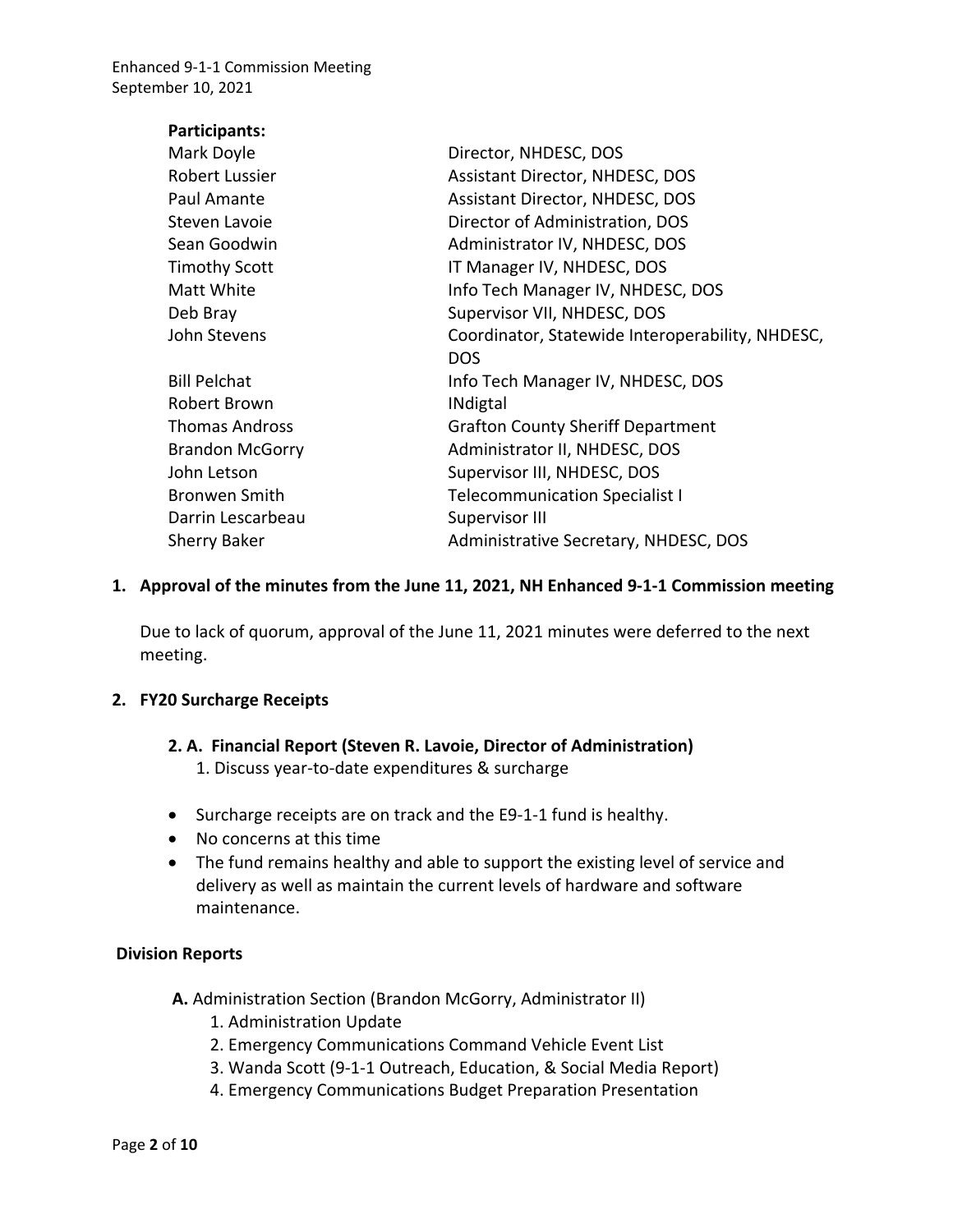### **Administrator McGorry reported the following:**

- The Administration section has been working diligently since July  $1<sup>st</sup>$  processing procurement requests and processing invoices with the start of the new State Fiscal Year.
- The Maintenance Team completed fleet prep for annual state inspections.
- Assisted with Mutualink deployment for the NASCAR event in July
- Audited wireless accounts (Verizon and FirstNet) and deactivated the COVID-19 devices that were brought online to assist in fighting the pandemic.
- In August, Asst Director Lussier, Brandon McGorry and SWIC John Stevens attended two Mutalink trainings.
- Completed the Binnie Media Generator Sharing, completed RFP for Tower Mapping and Structural Analysis of radio towers. Work continues with Dartmouth-Hitchcock for the DESC Medical Director contract.
- With the help of DOS HR we have been successful in filling many of our vacant positons. We continue to fill other open positons.
- August Employee of the Month was Casey Gordon from our Database Operations section.
- We have resumed in person tours to the IPOC building. Most recently, Wanda Scott provided a tour to Concord Girls Scouts; Commissioner Quinn stopped and chatted with the girls in the hallway.

### **B. Report on Special Projects (William Pelchat, Info Technology Manager IV)**

- 1. Status on NHVIEWW
- 2. Status on the Communications Asset Manager
- 3. Information on DOS GIS Assistance

#### **William Pelchat reported the following:**

- The Special DOS and NHVIEWW
	- The NHVIEWW/ArcGIS Online System this platform hosts our E911 Data Operations Web Application serving our latest production map data layers to staff in the office and field. The database hosting the map data for this and other similar applications resides on our internal portal system.
	- This same platform also hosts the Communications Asset Management system, aka CAM, with our NHVIEWW map databases supporting these and other NHVIEWW applications that are updated nightly from an automated process.
	- This system hosts a geocoder service integrated with the AGO platform and is shared across all applications running on our AGO system.
	- Along with our AGO public facing system, we continue to support our internal ArcGIS Enterprise Portal system. This system hosts the PSAP and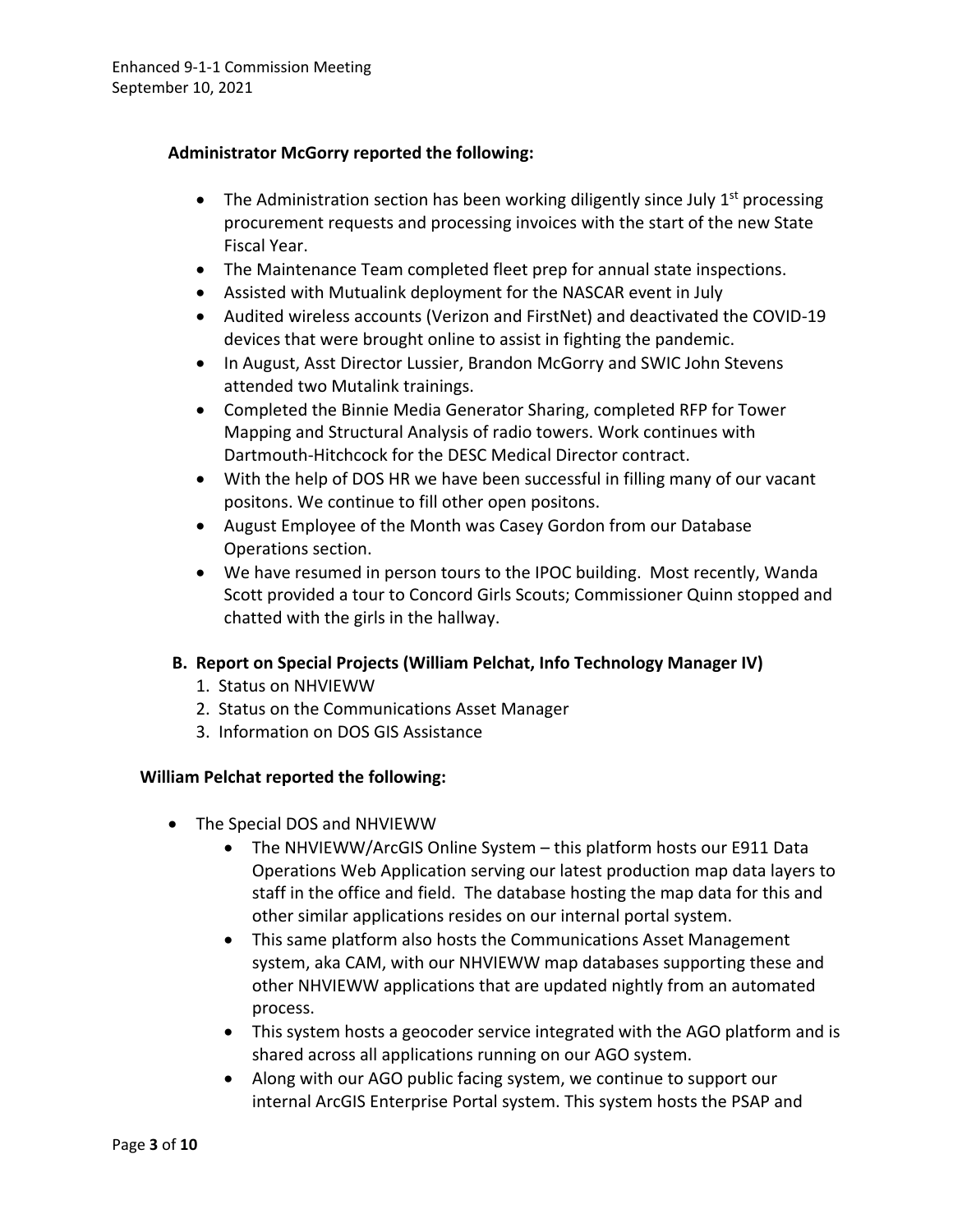dispatch agencies. 9-1-1 web maps and geocoder service generated monthly by 911 Data Ops.

- This same system hosts the Incident Locator Web Application
- The incident locator application currently provides direct access to over 2,417 school maps as .pdf file attachments.
- Continue to provide support for the Seabrook Radiological Emergency Preparedness Program (REP) with traditional map products that are updated on an annual basis, accompanied with supporting map services and application on our NHVIEWW AGO and Portal Systems.
- Support and maintain our geo-processing server currently running 19 GIS models on scheduled automated tasks.
- Support and maintain our internal ArcGIS image server
- GIS support for New Hampshire Information Analysis Center (IAC) and for the State Emergency Operations Center (SEOC), which includes any activations, special scheduled or unscheduled events, or incidents throughout the year.
- Weekly provide a map data package derived from our production map databases which integrate with State Police CSI CAD system.
- Over the past three months, we have processed 535 cell panels and five new towers.
- **C. Report on Data Operations: (Matthew White, Information Tech Manager IV, Data Operations)** 
	- 1. Update on Mapping and Database activities
	- 2. Update on Emergency Notification System (ENS)
	- 3. Update on MLTS Discrepancies and Resolutions

### **Matthew White reported the following:**

- The telephone database contains approximately 554,968 records
- Mapping Database contains 696,478 addressable points
- Mapping Database contains 77,071 landmark points
- Mapping Database contains 58,721 building footprints
- Mapping Database contains 250,400 road segments
- Emergency Notification System has 65 participating communities
- There were 161 reported MLTS discrepancies 87 MLTS discrepancies have been completed
- The Sheriff of Grafton County and Hanover Dispatch agencies have assumed responsibility for the areas previously covered by NHDOT Lancaster and Weeks Memorial Hospital Lancaster for public safety dispatching.
- Assisted Waterville Valley Resort with reconfiguring their outbound dialing configuration for outside lines. In addition, provided detailed addresses associated with their ski resort building.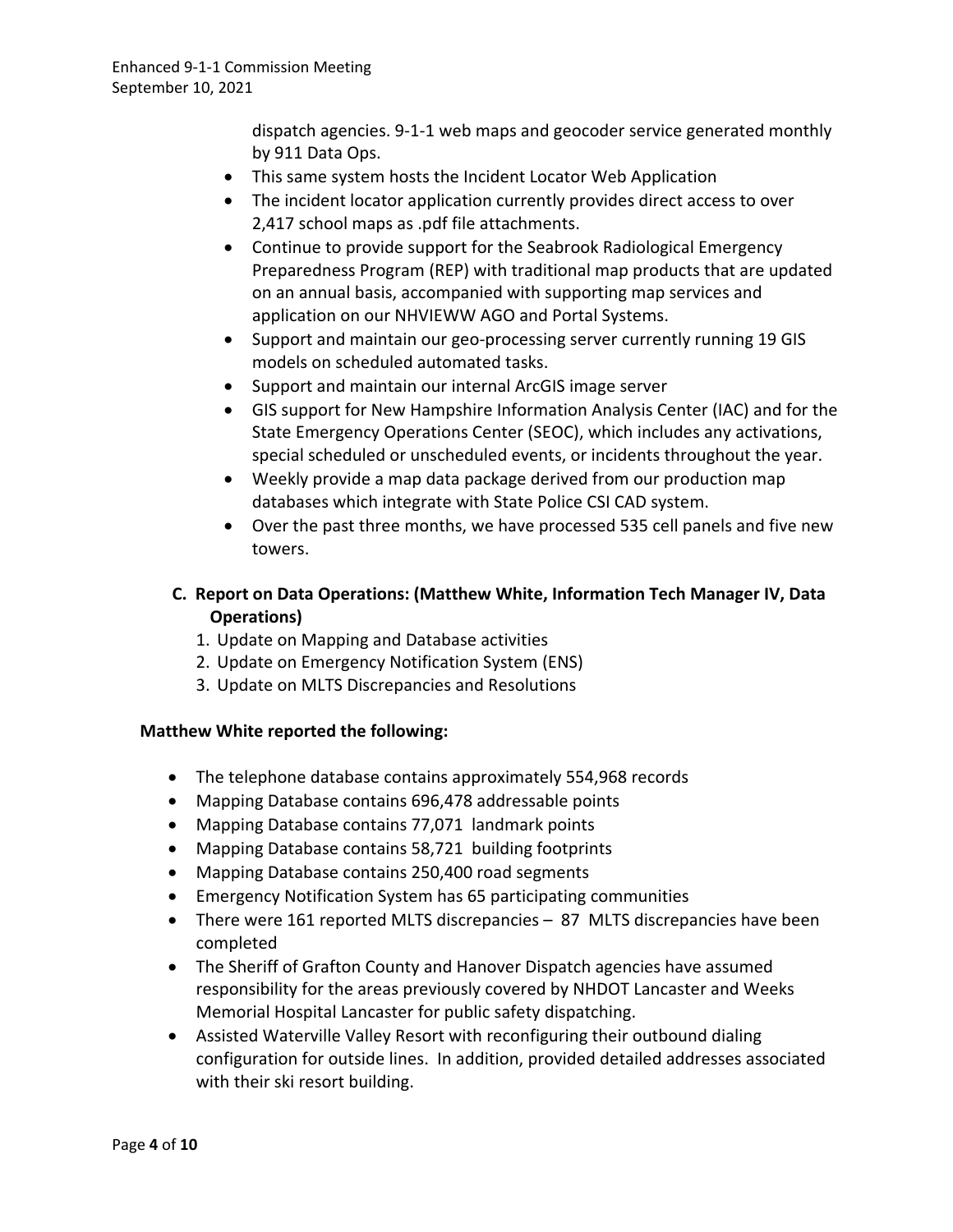- Parkland Medical Center has configured their Nutfield Medical Office Building at 44 Birch Street, Derry. The calls from this location would continue to show the main address for the Hospital. There were discrepancies dating back to 2012.
- Cheshire Medical Center system upgrades for their offsite locations have been delayed due to the ongoing pandemic. Work anticipated to begin in April 2022 and completed in September 2022. Until then, they have installed emergency POTS lines at each location dedicated for 9-1-1 calls.
- Scheduling for charter and private school phone testing has resumed. To date, contacted 15 schools to check the status of their own premise equipment and requested floor plans – four visits are scheduled.
- University System of New Hampshire 14,750 TNs/DIDs had migrated to a VPC changed service providers and are expected to move their TNs back into the State of New Hampshire's E9-1-1 ALI Database.
- Address verification work is in progress for AED locations.
- Focusing efforts on maintenance and working out the new process for data collection.
- Staff promotions: Tom Wainwright to Data Processing Supervisor II and Mike Zegarelli to a Cartographer III.
- Field Reps continue to support the ESF-2 desk 1-2 days per week
- Congratulations to Field Rep Casey Gordon for August Employee of the Month recognizing his work on the NHDOT and Weeks Memorial dispatch changes which take effect on Monday.

## **D. Report on PSAP Operations and Report on Emergency Medical Dispatch: (Deb Bray, Supervisor VII)**

- 1. Update on PSAP operations
- 2. Agency Call Statistics Report
- 3. ACE Performance Standard Report
- 4. Update on Training Division

### **Deb Bray reported the following:**

- A class of six Telecommunications Specialists were hired on March 26 five have successfully completed their training.
- A new Telecommunication class will begin on October 22, 2021
- Currently have eight Telecommunications Specialists I & II vacancies. There are 48 Telecommunication Specialists in total and an additional three part time TCs to supplement staffing needs.
- Call volume through May has seen an increase compared to the same time frame last year.
- Pandemic protocol is status quo. Flu/COVID exposure interrogation will remain in place and continue until further notice.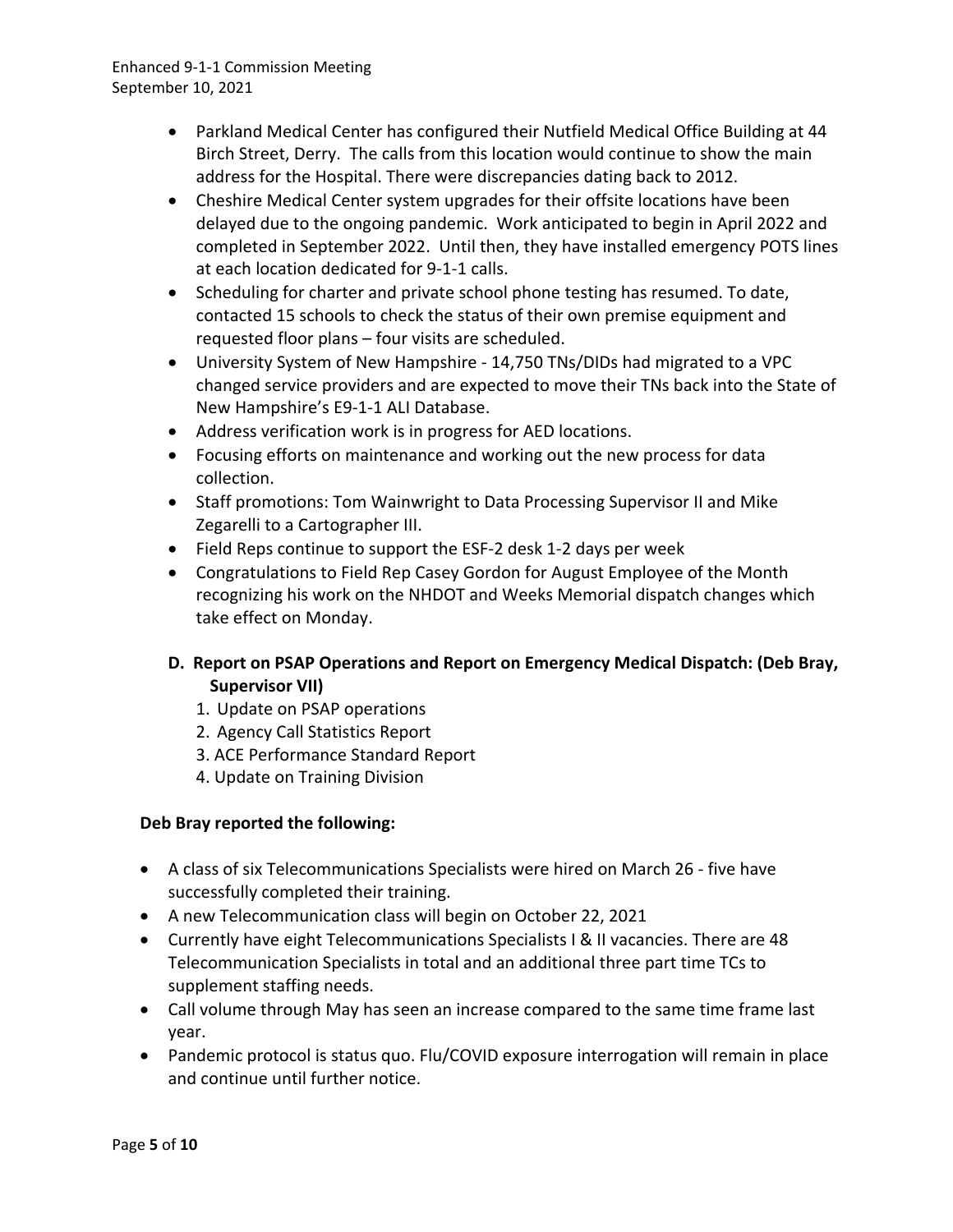- Two PSAP supervisors were promoted out of the PSAP to DESC positions in other sections.
- Training Manager Allison Reopel resigned from her position. She has taken a position within the Division of Personnel. We are very proud of the work she accomplished since her hire in 2015. We wish her well.
- 9-1-1 Processing Presentation (John Letson & Bronwen Smith)

### **E. Report on Information Technology (Tim Scott, Information Technology Manager V)**

- 1. CAD and Dispatch Center PC Upgrade Project
- 2. INdigital Ingress Network Refresh and Enhancements
- 3. Contract Renewal for CPE
- 4. GIS Infrastructure Upgrades
- 5. Cross Border Transfers
- 6. Supplemental ALI/AED Project

#### **Tim Scott reported the following:**

- We are fully engaged with INdigital and AK Associates on the upgrade projects
- Gone live with Texty, part of the INdigital contract.
- Improving and updating the call delivery network. All equipment has been delivered.
- AK Associates and Solacom will be on site on Sept 20<sup>th</sup> and Oct 3<sup>rd</sup> to work on the servers and deploy new workstations.
- AED Mapping Project is going well and continues to move forward
- The final goal for handling Supplemental ALI will be a public website
- When all projects are complete, we will be working to replace the backbone of our system.

#### **F. Communications Maintenance (Sean Goodwin, Administrator IV)**

1. Update on Radio Communications Maintenance

#### **Sean Goodwin reported the following:**

- Statewide land mobile radio system remains stable. Preparing for site installation at Pats Peak in Henniker.
- Continue to support operations and maintenance for DNCR radio systems infrastructure and working with them to develop a long-term remote sites management plan.
- Seacoast Lifeguard Radio System improved over the past year. There is more work to be done.
- Staff has completed five interoperability consolette site installations at Holden Hill in Stewartstown and Mitchell Hill in Haverhill. These installations provide statewide monitoring, situational capabilities and emergency use if needed on the statewide core radio network.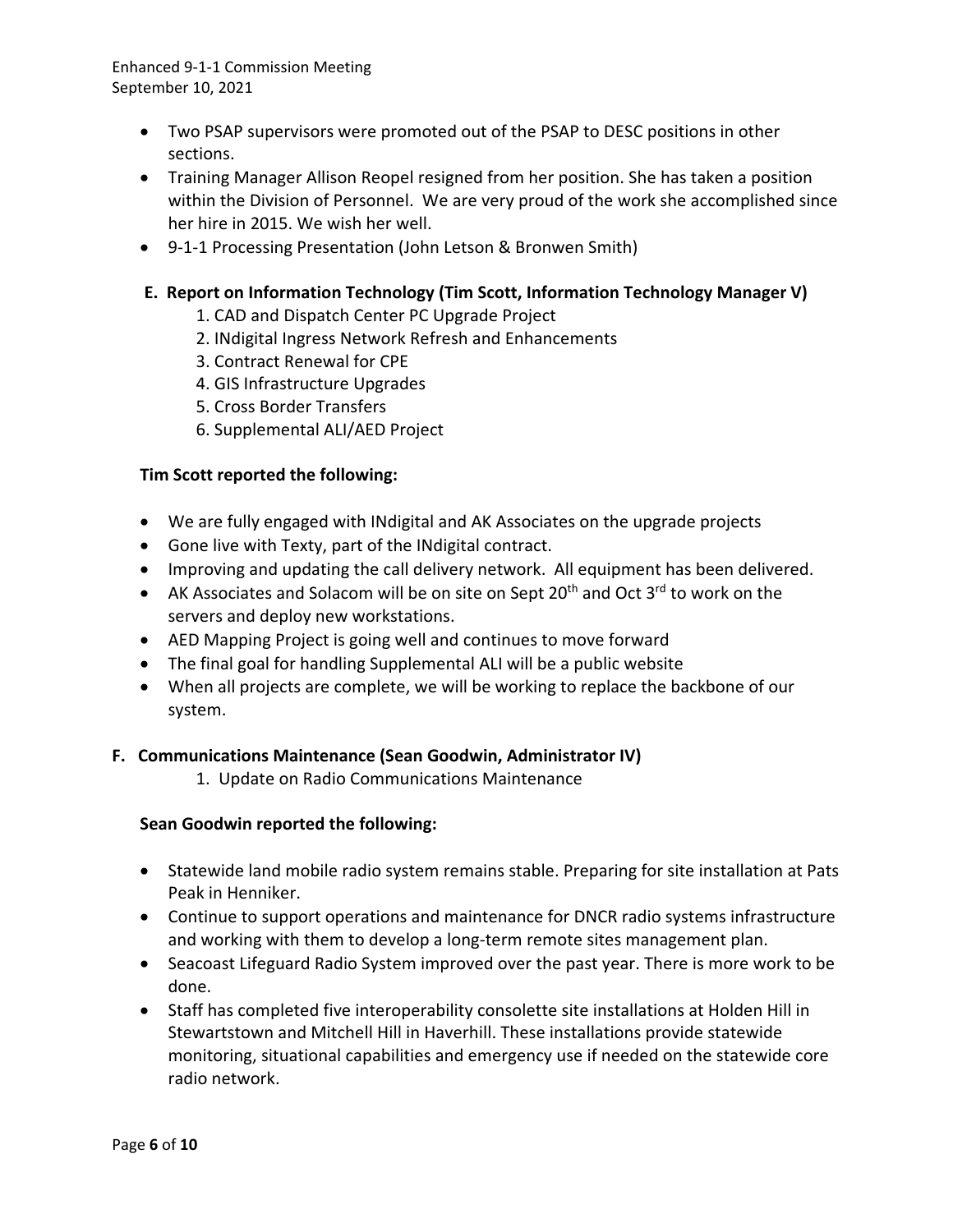- Radio system is stable and we are able to evaluate cover issues with the Motorola engineers in the southwest and north sections of the state for improvement opportunities.
- Continue to work with Grafton County as they develop their radio system upgrade plan.
- Assisted Hillsboro County, Pack Monadnock and Pease Development Authority with equipment evaluation of programming assistance.
- Incident Command Trailer deployed to Pease along with multiple cameras for the Air Show.
- Continue to assist DNCR with their statewide radio system upgrade, which will also leverage the radio core.
- Josh Mann promoted to Admin II. He will be serving as the Chief of Communications & Operations.
- Regular maintenance activity continues to occur with contracted services on generators and HAVC units at our remote sites.
- All remote site buildings that the state owns now have electronic access controls.
- Monitoring and proactively replacing our UPS generators batteries and DC power plant batteries on a planned maintenance schedule.
- Building an inventory of spare and replacement parts for the radio core network

# **4. Statewide Interoperability (John T. Stevens, Statewide Interoperability Coordinator)**

### **John Stevens reported the following:**

- Had opportunity to meet with AT&T Engineer Team on a quarterly basis about FirstNet process.
- AT&T advised that over the past three years they have invested \$150 million dollars in the infrastructure development in NH. This is in combination with 350 plus tower sites that AT&T has throughout the state.
- AT&T states that 99% of the state's population coverage has already been achieved. The position of our Committee is to accept this information, but verify all information.
- The drive testing that took place in June for the AT&T coverage in Cheshire, Sullivan and Grafton counties was completed. The final report to be complete in three weeks.
- 174 communities around the state have at least one band-14-tower. More projects in process by the end of this year.
- Seacoast issues North Hampton residents were vocal about not having a new tower in their community. AT&T approved to have nine C-Notes installed on telephone poles in North Hampton allowing for additional coverage.
- The 5-year Build Plan will end on March 2023, but AT&T stipulated that the Build Plan would be completed well before the deadline.
- FirstNet has yet to advise AT&T regarding their investment they will make with AT&T for the six to 10 year Plan.
- Continue to have conversations with FirstNet about the summit planned in NH May 2022.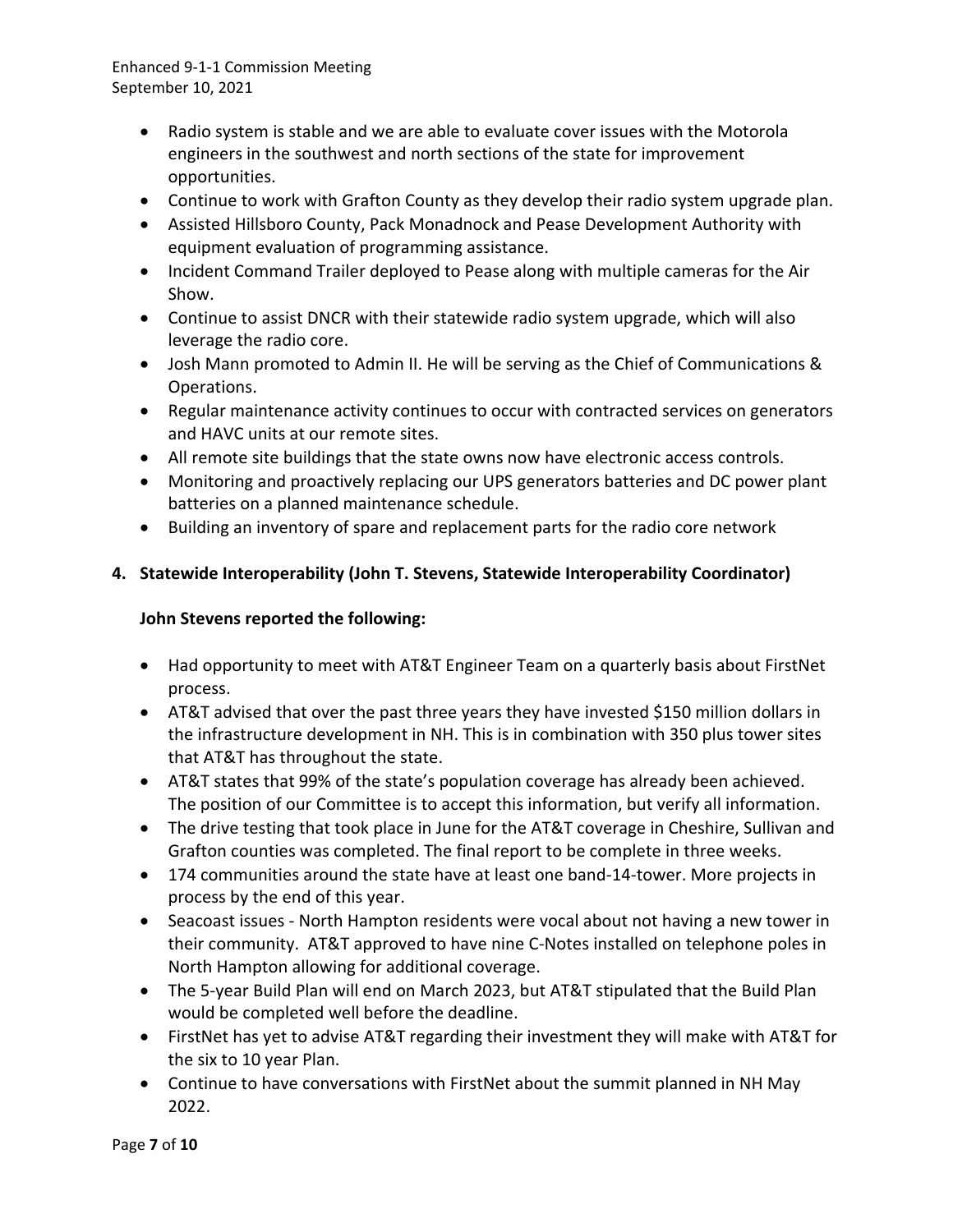- Monthly meeting with Mutualink regarding the status of installations.
- Mutualink successes; Hampton Public Safety Community Life Guards, Hopkinton Fair and Merrimack County Sheriff's Office.
- The SWIC's office continues to promote Mutualink and the ability for NH first responders to interconnect on voice, text and video as the most connected state in the country.

Commissioner McNair stated she had a five-minute training on Mutualink at the Hopkinton Fair. She said she was able to use it successfully and feels the system is simple to use. She encourages other agencies to learn the Mutualink system before an emergency arises.

### **5. Commission Member-Representative Reports**

- Sheriff William Wright New Hampshire Sheriff's Association
- Provided a brief statement about his background
- Spoke about the Sheriff's Association
- Stated how highly knowledgeable the Enhanced 9-1-1 Commission seems to be.
- Advised "we are all connected and anything the Sheriff's Association can do please let him know"

## **6. NH Division of Emergency Services and Communications (Mark E. Doyle, Director)**

- 1. Update on Division
- The NH Emergency Dispatchers Association (NHEDA) Board presented a special recognition award to the DESC administration to recognize NH Enhanced 9-1-1 team members and the entire Division for their incredible ability to adapt to the everchanging landscape during the 2020 pandemic. The award was presented at the Laconia PSAP Tuesday, June 15<sup>,</sup> 2021.
- 9-8-8 Coalitions' "Law Enforcement / 9-1-1 Subcommittee" meetings continue to be held to build the 9-8-8 plan.
- 9-1-1 Telecommunicator Brittney Elliott received a Letter of Commendation for a call she handled on March 2, 2021. TC Elliott answered a call for help from a woman whose husband was not conscious and had uncertain breathing.
- TC Kevin Chaff received a Letter of Commendation for his calming techniques, lifesaving care, determinations, and effort for a call he handled on April 23, 2021.
- Director Doyle, Matt White and Kelly Teeter met with members of the Towns of Amherst and Bedford Public Safety to discuss addressing conflicts.
- Spotlight on Chris Boivin, Cartographer III, and the work he does with OHRV, Snowmobile trail intersection mapping in collaboration with the NH Trails Bureau.
- Announcing Brandon McGorry as the newly hired DESC Administrative Manager, Brandon has been with the agency since 2013. His DESC career has been in the PSAP as a Telecommunicator and Supervisor. Congratulations!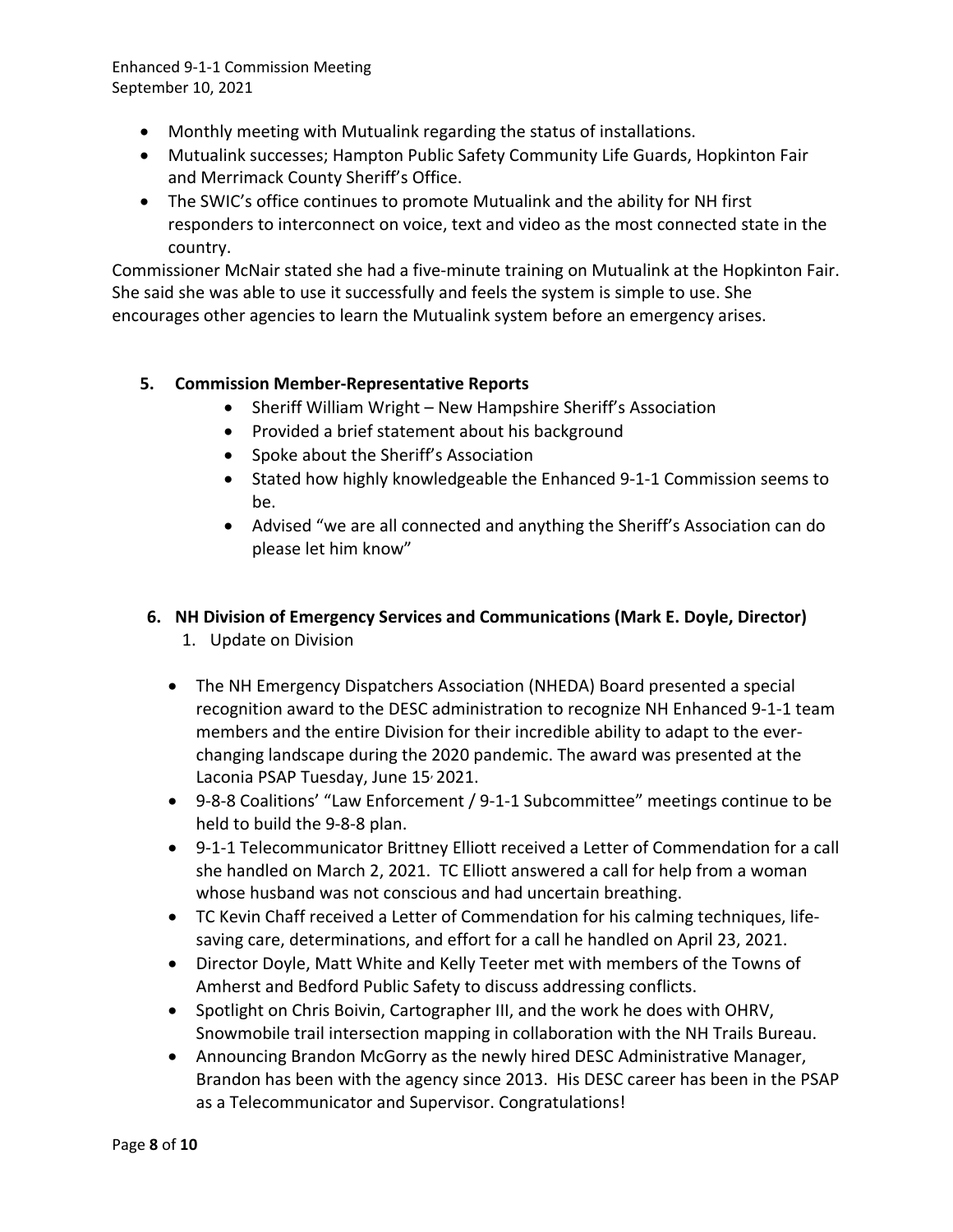- 9-1-1 Telecommunicator Jay Scarborough was awarded with a certificate and Letter of Commendation for a call he handed on May 28, 2021.
- Director Doyle attended the bi-annual virtual meeting of NASNA (National Association of State 9-1-1 Administration). Discussed matters of mutual interest including updates from the FCC, NHTSA and CISA.
- 9-1-1 Telecommunicator Jennifer Huckins received, a Letter of Commendation for a CPR save in Keene.
- Recognized that 26 years ago this past July 5th NH E9-1-1 "turned the key" to start receiving 9-1-1 calls at the statewide PSAP
- New employees of NH Homeland Security and Emergency Management toured the Concord 9-1-1 call center today. The New Hampshire Department of Safety encourages interagency training.
- Commissioner Sandi Teti, long time member of the E9-1-1 Commission and Governor's Commission on Disabilities passed away in July.
- 9-1-1 Telecommunicator Emily Milligan received a Letter of Commendation for a call she handled on June 11<sup>th</sup>.
- Director Doyle attended the National Emergency Number Associations (NENA) Conference in July.
- October 24, 2021, everyone will be required to dial 10 digits (area code + telephone number) to place a phone call.

## **7. Contractor's Report (Robert Brown, INdigital)**

1. Report on Network

### **Robert Brown reported the following:**

- Began installation of new equipment at the Manchester data center and both PSAP's
- The Texty migration scheduled for 8/21.
- Voice migration to the new equipment is awaiting cross connects from the new network, functionality testing and failover testing. Once this is completed, migration will begin to the new NGCS service and hardware
- During the period since the last report there have been 28 support tickets
- The majority of the trouble tickets relate to "Anonymous Caller" troubles. There seems to be an increase in the number of "robo-dialers" dialing the fail-safe number.
- The overall system(s) continues to operate at 99.999% of availability.

### **8. Legislative Committee Report**

1. No Report

### **New Business**

**1. Correspondence**